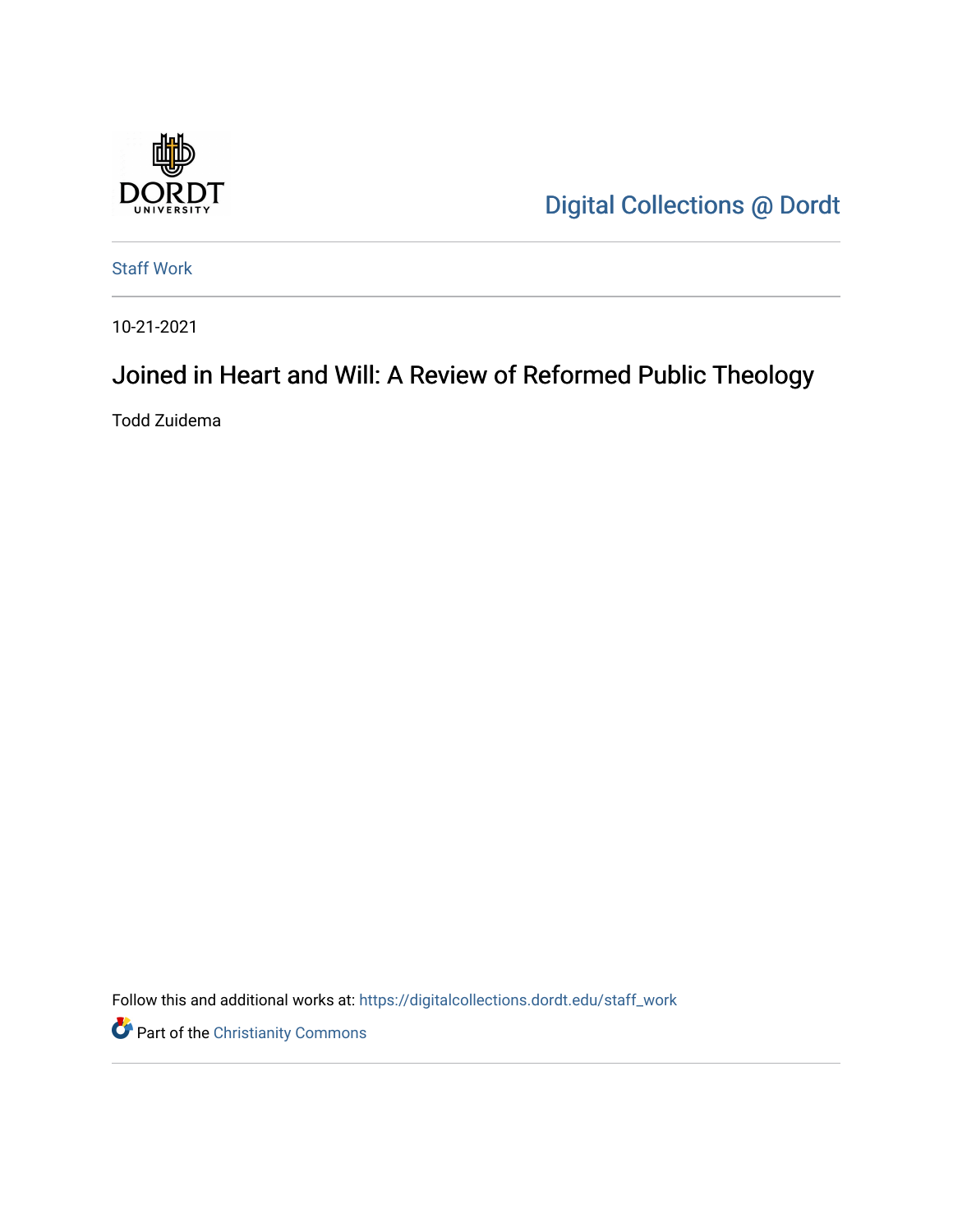## Joined in Heart and Will: A Review of Reformed Public Theology

#### Abstract

"Drawing from the work and writing of many Reformed theologians both historical and contemporary, these essays provide a fresh insight on how to worship and live faithfully together."

Posting about the book Reformed Public Theology from In All Things - an online journal for critical reflection on faith, culture, art, and every ordinary-yet-graced square inch of God's creation.

<https://inallthings.org/joined-in-heart-and-will-a-review-of-reformed-public-theology/>

#### Keywords

In All Things, book review, Reformed Public Theology, Matthew Kaemingk

#### **Disciplines**

**Christianity** 

#### **Comments**

[In All Things](http://inallthings.org/) is a publication of the [Andreas Center for Reformed Scholarship and Service](http://www.dordt.edu/services_support/andreas_center/) at Dordt [University](http://www.dordt.edu/).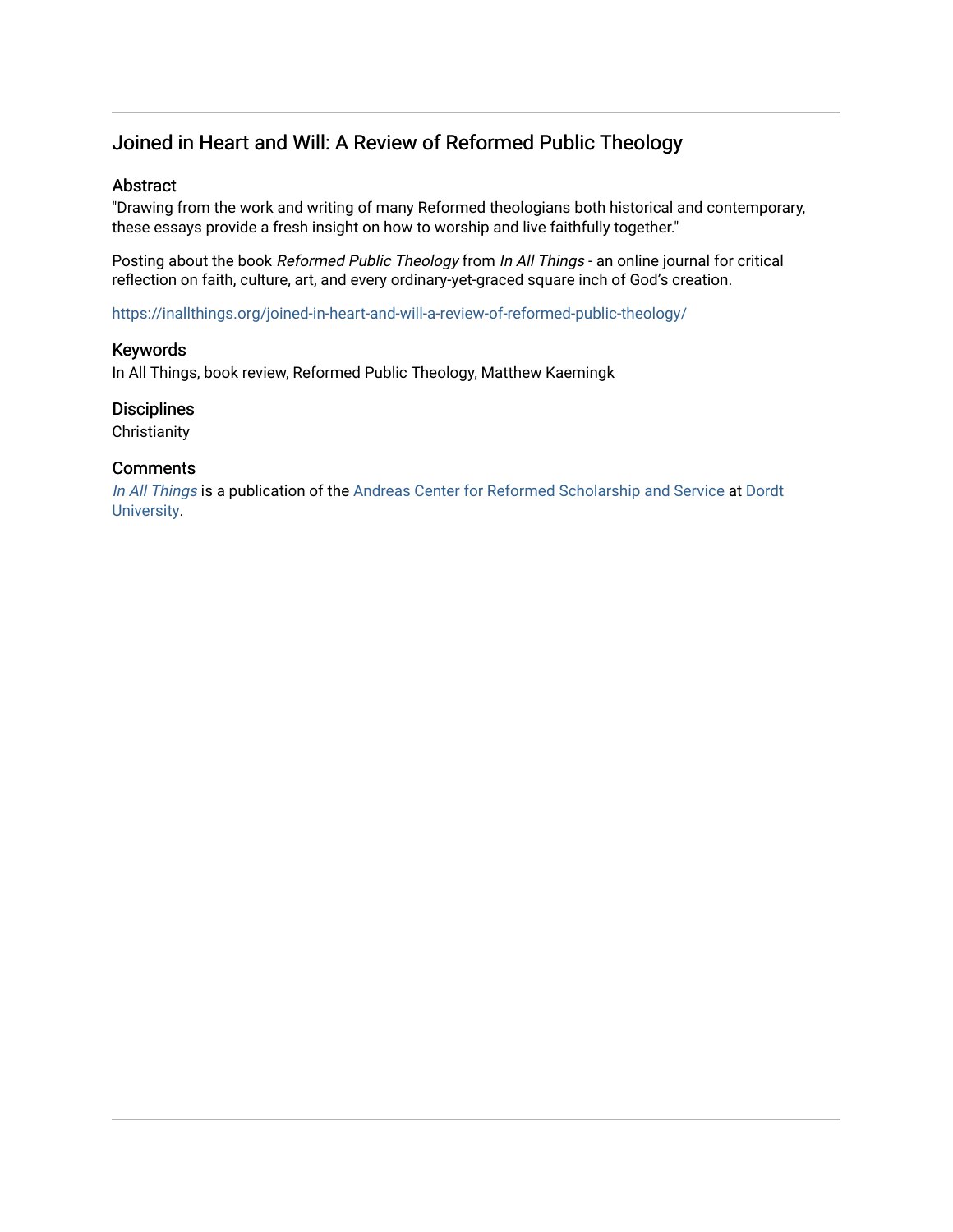# **Joined in Heart and Will: A Review of** *Reformed Public Theology*

## **[Todd Zuidema](https://inallthings.org/author/todd-zuidema/)**

## **October 21, 2021**

**Title:** *Reformed Public Theology* **Editor:** Matthew Kaemingk **Publisher:** Baker Academic **Publishing Date:** August 17, 2021 **Pages:** 336 (Paperback) **ISBN:** 978-1540961976

*"…This holy church is not confined, bound, or limited to a certain place or certain persons. But it is spread and dispersed throughout the entire world, though still joined and united in heart and will, in one and the same Spirit, by the power of faith."* (Excerpt from the *Belgic Confession,* Art. 27: "The Holy Catholic Church")

Christians from the Reformed tradition affirm these words from the Belgic Confession, but from Sunday to Sunday, many find themselves in a context where there are few visible reminders and little incentive to acknowledge brothers and sisters in faith whose lives and experiences are much different from our own.

In the book *Reformed Public Theology*, a collection of essays compiled and edited by Matthew Kaemingk, Part Six brings our attention to Public Worship.

The authors of these five essays reflect on different aspects of public worship: The *sacraments of the Lord's Supper and Baptism*, *intercessory prayer*, *confession*, as well as how personal *piety* is expressed publicly in everyday life.

Drawing from the work and writing of many Reformed theologians both historical and contemporary, these essays provide a fresh insight on how to worship and live faithfully together, acknowledging and respecting the diversity of our experiences but joining together in the journey of faith.

### **The Lord's Supper**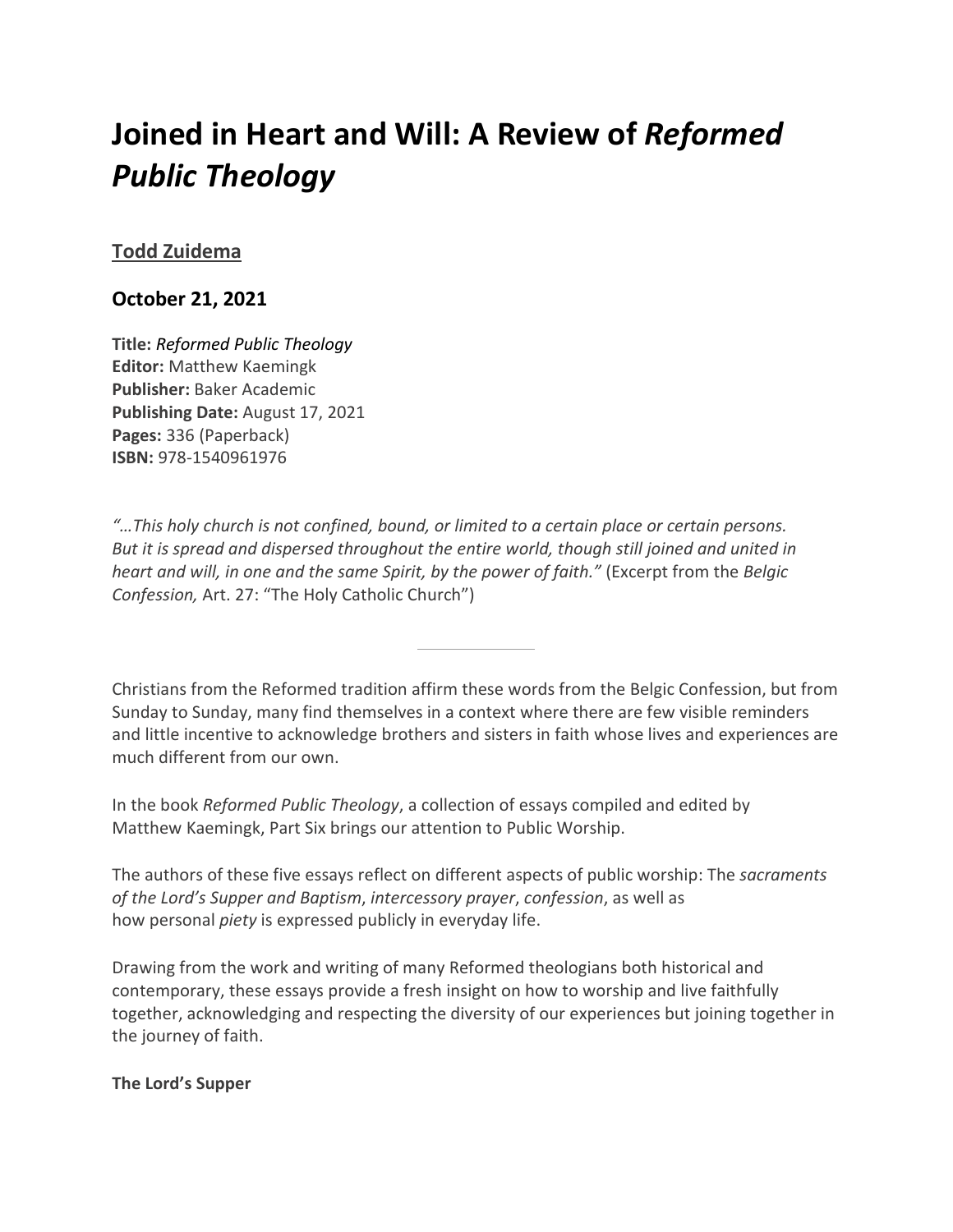Alberto La Rosa Rojas invites us to ponder his experience growing up as an unauthorized immigrant in the United States. Rojas compares his sense of homelessness, dwelling in a limbo between his country of origin (Peru) and the place where he lived (Chicago). Neither place felt like "home." However, at the table of the Lord's Supper, he, along with all Christians, are pointed to our homecoming in God through Jesus Christ. As Rojas writes, "…The immigrant and the citizen have their understanding of and desire for home challenged and reordered toward our eschatological home with God." (258)

## **Intercessory Prayer**

In the essay on Public Trauma and Public Prayer, John Witvliet calls our attention to the liturgy of Reformed worship, where there is a time for public prayer, asking God to intercede. There is space in these prayers to acknowledge that the world is, as Cornelius Plantinga once wrote in the same-titled book, "Not the Way It's Supposed to Be." We should publicly exercise a vocabulary of lament where we can name, confess, and mourn those who have experienced tragedy and injustice due to racism, abuse, or persecution. As Witvliet notes, "We need habits and patterns of prayer that routinely acknowledge and speak the world's horrors out loud."

## **Baptism**

Nico Koopman is a South African pastor who was labeled as "colored" by the system of apartheid. The codified racism of South African law put limits on all areas of his life. While the structures of apartheid have been dismantled, Koopman notes that the cultural remnants which divide people remain. The sacrament of baptism gives us a new identity which transcends the boundaries imposed by racism and sexism. We are claimed by God, included in his covenant promises, brought into union with Jesus Christ, and joined together into the Body of Christ, the church. The categories and barriers which divide have been removed. Koopman challenges the reader to live sacramentally, engaging our world as Spirit-empowered believers, and seeking to end the divisions of racism and sexism.

## **Confession**

"In your mercy, Lord, forgive us, for we have sinned." A key aspect of Reformed liturgies is taking time to corporately confess our sins. We acknowledge that we have all fallen short of how God desires us to live, and we confess our sins in the hope of the grace, mercy, and forgiveness we receive in the name of Jesus Christ. The world is broken, and we are complicit in the breaking. When there is sincere confession, there is not only an acknowledgement of our sin, but also a desire to turn around, to change, and to be reconciled to God and to our neighbor. Kyle David Bennett, in his essay on confession, writes, "We publicly confess because we want to be right with our God and his creation" (295). True confession develops humility and nurtures healing. As with all aspects of worship, genuine confession may be intensely personal, but as Bennett reflects on the writing of Abraham Kuyper, "…The practice of